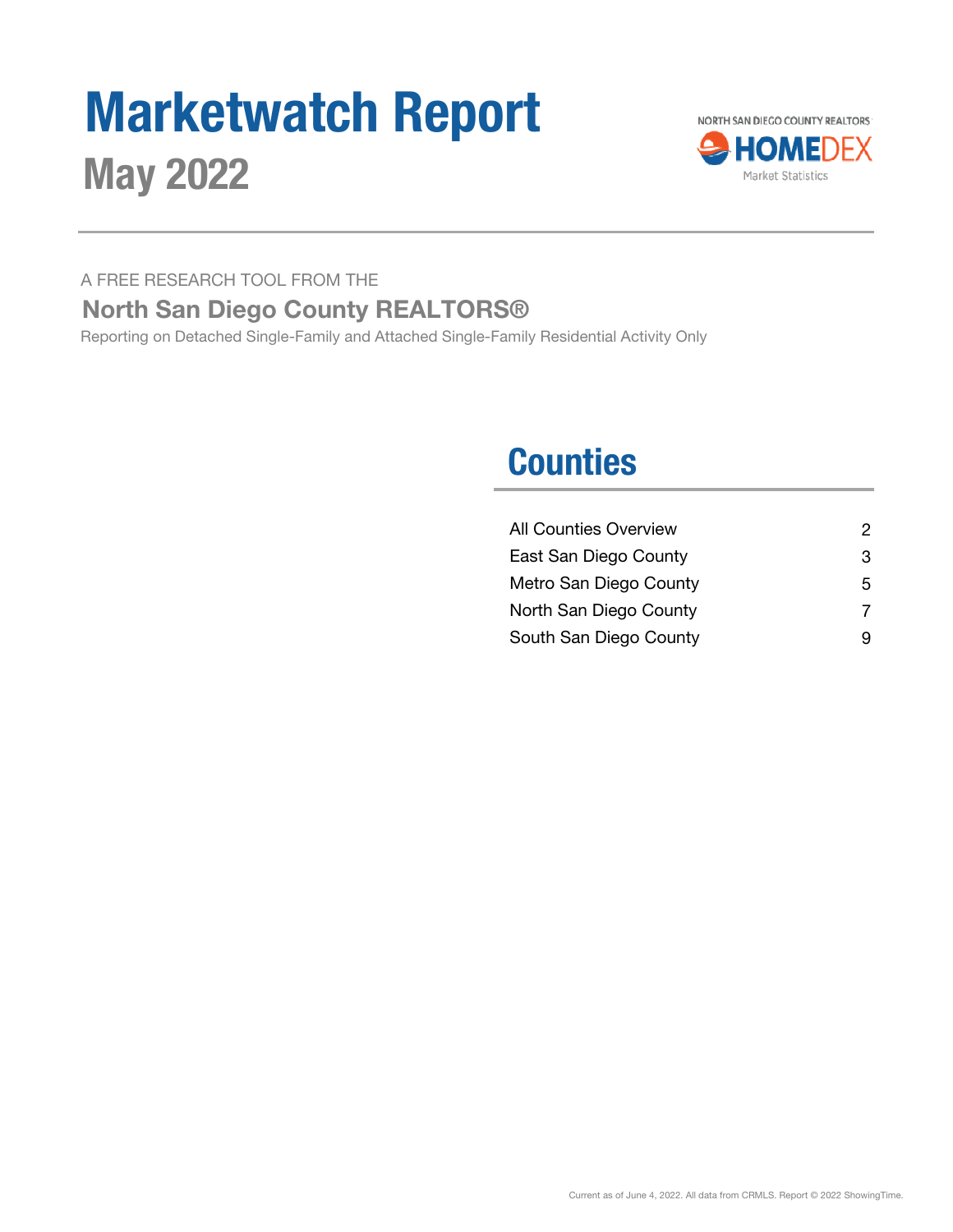

## San Diego County Overview

|                         | <b>Median Sales Price</b> |                      |        | Pct. of Orig. Price Rec'd. |        | <b>Days on Market</b>    | <b>Closed Sales</b> |                |  |
|-------------------------|---------------------------|----------------------|--------|----------------------------|--------|--------------------------|---------------------|----------------|--|
|                         | $Mav-22$                  | 1-Yr Cha             | Mav-22 | 1-Yr Cha                   | Mav-22 | 1-Yr Cha                 | Mav-22              | 1-Yr Chg       |  |
| East San Diego County   | \$755,000                 | ИN.<br>+ 16.2%       | 104.1% | <b>AN</b><br>$+0.6\%$      | 13     | ⋓<br>- 13.3%             | 466                 | - 18.5%<br>w   |  |
| Metro San Diego County  | \$890,000                 | + 18.8%<br>ИN.       | 105.5% | ИN.<br>$+1.9\%$            | 11     | ⋓<br>$-31.3\%$           | 905                 | ₩<br>$-20.0\%$ |  |
| North San Diego County  | \$950,000                 | $+11.8\%$            | 105.0% | ИN<br>$+0.3%$              | 11     | N.<br>- 21.4%            | .297                | w<br>$-14.0\%$ |  |
| South San Diego County  | \$775,000                 | $\mathsf{M}$ + 12.5% | 103.9% | ₩<br>$-0.3\%$              | 10     | $\Rightarrow$<br>$0.0\%$ | 234                 | - 21.5%<br>w   |  |
| <b>San Diego County</b> | \$865,000                 | $+15.3%$<br>AN.      | 104.9% | 小<br>$+0.8\%$              | 11     | w<br>$-21.4%$            | 2.956               | ۰W<br>- 16.9%  |  |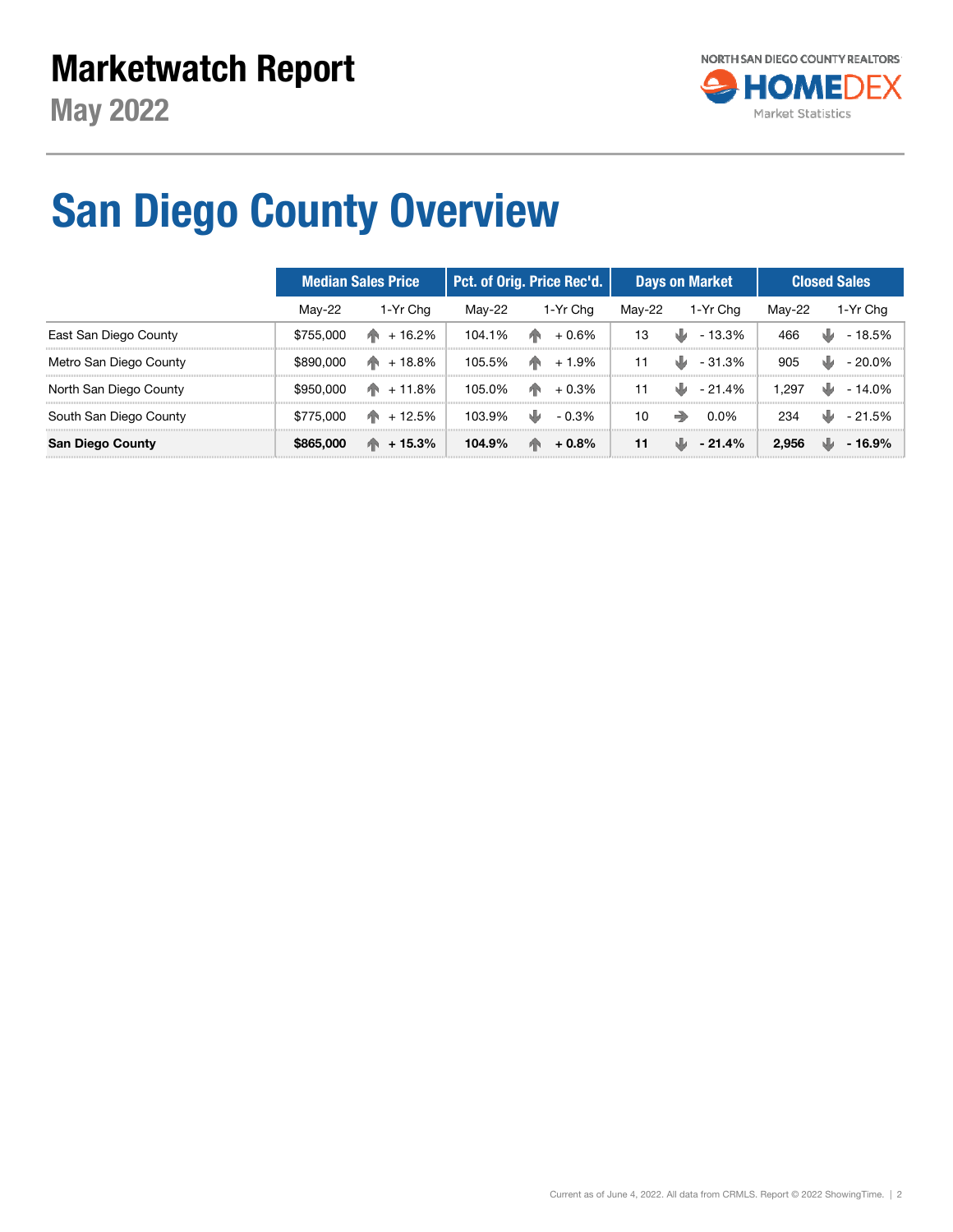

## East San Diego County



### Historical Median Sales Price for East San Diego County

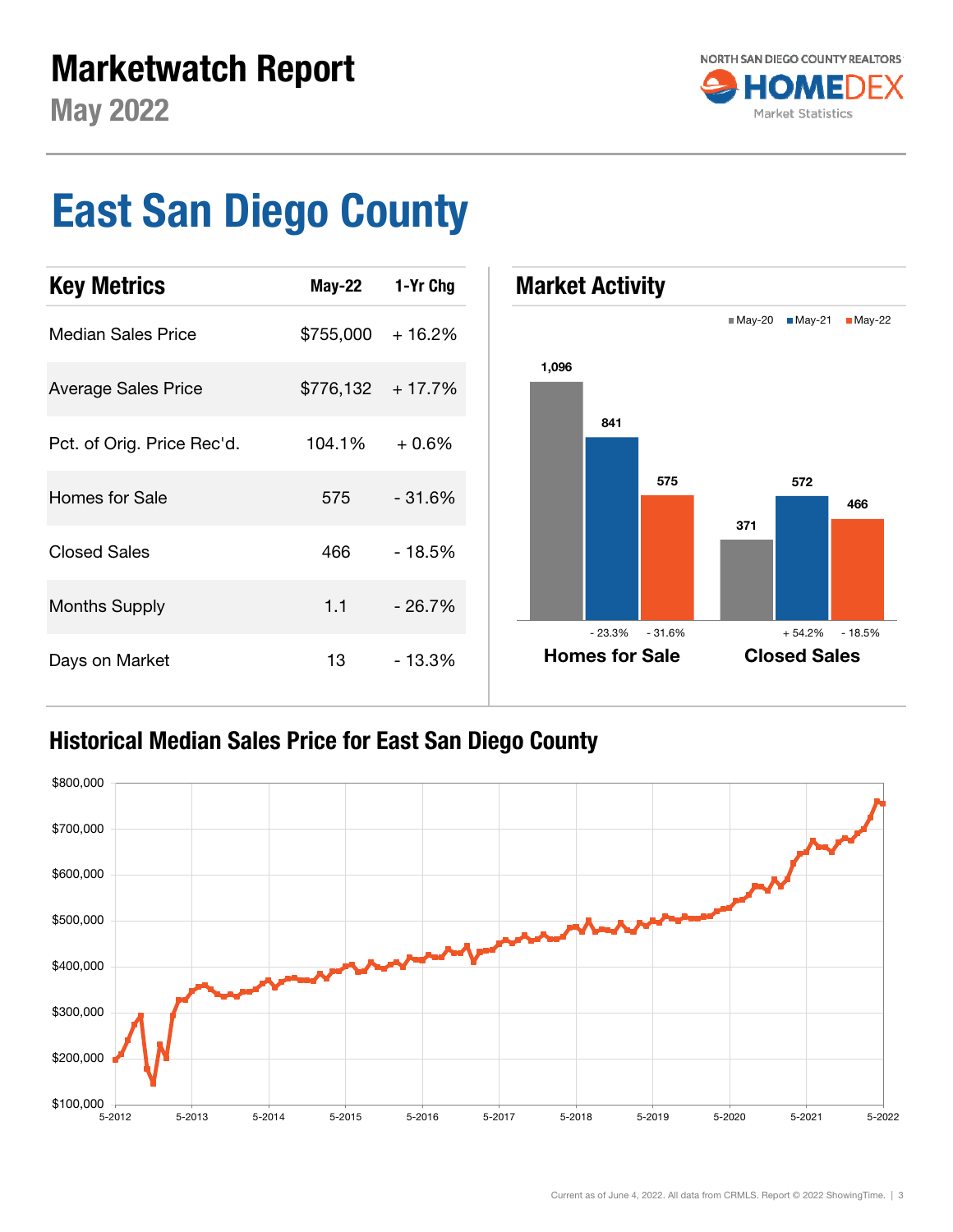## East San Diego County ZIP Codes

|                         |             | <b>Median Sales Price</b> | Pct. of Orig. Price Rec'd. |              |            |                | <b>Days on Market</b> | <b>Closed Sales</b> |                        |  |
|-------------------------|-------------|---------------------------|----------------------------|--------------|------------|----------------|-----------------------|---------------------|------------------------|--|
|                         | May-22      | 1-Yr Chg                  | May-22                     |              | 1-Yr Chg   | May-22         | 1-Yr Chg              | May-22              | 1-Yr Chg               |  |
| 91901 - Alpine          | \$1,035,000 | $\binom{1}{1}$ + 12.4%    | 102.7%                     | 小            | $+1.3%$    | 5              | J<br>$-61.1%$         | 22                  | ⋓<br>$-4.3%$           |  |
| 91905 - Boulevard       | \$582,500   | $+36.3%$                  | 95.5%                      | $\mathbf{r}$ | $+3.0%$    | 45             | J<br>$-67.7%$         | $\overline{c}$      | ⋓<br>$-33.3%$          |  |
| 91906 - Campo           | \$495,000   | $+28.6%$                  | 102.2%                     | ⋓            | $-4.9%$    | 20             | + 199.2%              | 8                   | $+60.0%$               |  |
| 91916 - Descanso        | \$703,972   | $+78.3%$<br>小             | 108.3%                     | 个            | $+12.4%$   | 6              | ⋓<br>$-78.1%$         | 1                   | ⋓<br>$-80.0%$          |  |
| 91917 - Dulzura         | \$0         | $\frac{1}{2}$ - 100.0%    | 0.0%                       | ⋓            | $-100.0\%$ | 0              | ⋓<br>$-100.0\%$       | 0                   | ⋓<br>$-100.0%$         |  |
| 91931 - Guatay          | \$0         | $-$                       | 0.0%                       |              | --         | 0              | --                    | 0                   | --                     |  |
| 91934 - Jacumba         | \$0         | $\frac{1}{2}$ - 100.0%    | 0.0%                       | ₩            | $-100.0\%$ | 0              | ⋓<br>$-100.0\%$       | 0                   | $\frac{1}{2}$ - 100.0% |  |
| 91935 - Jamul           | \$985,000   | 小<br>$+8.5%$              | 104.4%                     | 小            | $+1.9%$    | 12             | ⋓<br>$-20.5%$         | 12                  | $+50.0%$<br>个          |  |
| 91941 - La Mesa         | \$1,021,500 | 个<br>$+21.3%$             | 106.7%                     | 个            | $+1.4%$    | 8              | ⋓<br>$-14.2%$         | 22                  | ⋓<br>$-33.3%$          |  |
| 91942 - La Mesa         | \$760,000   | 小<br>$+7.0%$              | 105.9%                     | $\mathbf{r}$ | $+2.0%$    | 9              | J<br>$-10.4%$         | 47                  | 个<br>$+6.8%$           |  |
| 91945 - Lemon Grove     | \$735,000   | $+19.5%$                  | 104.5%                     | 个            | $+0.4%$    | 10             | ⋓<br>$-19.0%$         | 19                  | ⋓<br>$-24.0%$          |  |
| 91948 - Mount Laguna    | \$0         | JJ.<br>$-100.0\%$         | 0.0%                       | ⋓            | $-100.0%$  | 0              | ⋓<br>$-100.0%$        | 0                   | J<br>$-100.0%$         |  |
| 91962 - Pine Valley     | \$767,500   | $\spadesuit$ + 21.0%      | 103.4%                     | $\sqrt{1}$   | $+7.6%$    | 6              | ⋓<br>- 87.9%          | 2                   | $-66.7%$<br>J          |  |
| 91963 - Potrero         | \$450,000   | $-$                       | 94.7%                      |              | --         | 35             | --                    | 1                   | --                     |  |
| 91977 - Spring Valley   | \$757,500   | $+22.2%$<br>ИN.           | 104.6%                     | ₩            | $-1.4%$    | 15             | $+82.9%$<br>ИΝ        | 56                  | $+1.8%$<br>个           |  |
| 91978 - Spring Valley   | \$790,000   | $+5.3%$<br>ИN.            | 105.6%                     | $\sqrt{1}$   | $+3.4%$    | $\overline{7}$ | ⋓<br>$-60.2%$         | 5                   | ⋓<br>$-66.7%$          |  |
| 91980 - Tecate          | \$0         | $\qquad \qquad -$         | 0.0%                       |              | --         | 0              | --                    | 0                   | --                     |  |
| 92004 - Borrego Springs | \$328,000   | $+30.7%$<br>个             | 95.9%                      | ψ            | $-1.5%$    | 40             | J<br>$-37.7%$         | 13                  | ⋓<br>$-53.6%$          |  |
| 92019 - El Cajon        | \$795,000   | $+3.2%$                   | 104.3%                     | ⋓            | $-0.7%$    | 8              | ⋓<br>$-5.0%$          | 42                  | ⋓<br>$-6.7%$           |  |
| 92020 - El Cajon        | \$810,000   | $+27.6%$<br>小             | 104.3%                     | 个            | $+0.4%$    | 11             | $+51.5%$<br>ИÑ        | 42                  | ⋓<br>$-16.0%$          |  |
| 92021 - El Cajon        | \$611,000   | ⋓<br>$-0.7%$              | 102.7%                     | ₩            | $-0.9%$    | 14             | J<br>$-25.9%$         | 44                  | ⋓<br>$-20.0%$          |  |
| 92036 - Julian          | \$610,000   | $+29.8%$<br>个             | 96.8%                      | ₩            | $-1.6%$    | 21             | $+24.1%$<br>不         | 11                  | ⋓<br>$-35.3%$          |  |
| 92040 - Lakeside        | \$755,000   | $+7.9%$<br><b>TN</b>      | 104.6%                     | ⋓            | $-1.1%$    | 14             | ⋓<br>$-0.9%$          | 46                  | ⋓<br>$-9.8%$           |  |
| 92066 - Ranchita        | \$375,000   | $+7.2%$<br>小              | 92.6%                      | 个            | $+3.2%$    | 61             | ⋓<br>$-19.7%$         | 1                   | $\Rightarrow$<br>0.0%  |  |
| 92070 - Santa Ysabel    | \$0         | $\frac{1}{2}$ - 100.0%    | 0.0%                       | ⋓            | $-100.0\%$ | 0              | ⋓<br>$-100.0%$        | 0                   | ⋓<br>$-100.0%$         |  |
| 92071 - Santee          | \$760,000   | $+18.8%$<br>小             | 105.9%                     | 个            | $+2.0%$    | 12             | $+44.2%$              | 65                  | ⋓<br>$-30.9%$          |  |
| 92086 - Warner Springs  | \$189,000   | ⋓<br>- 58.0%              | 98.1%                      | 个            | $+9.4%$    | 13             | J<br>$-68.1%$         | 5                   | $+66.7%$<br>不          |  |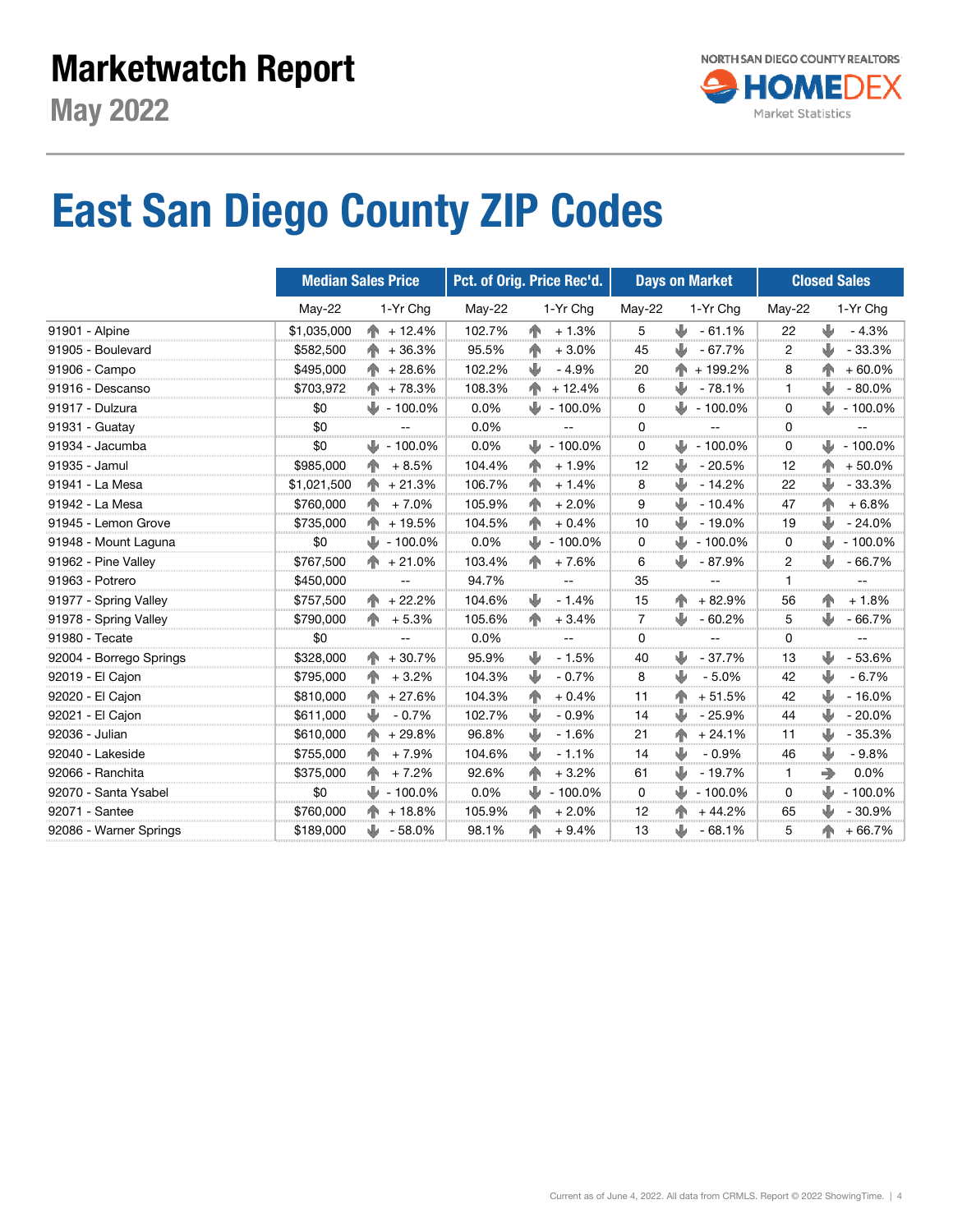

## Metro San Diego County



#### Historical Median Sales Price for Metro San Diego County

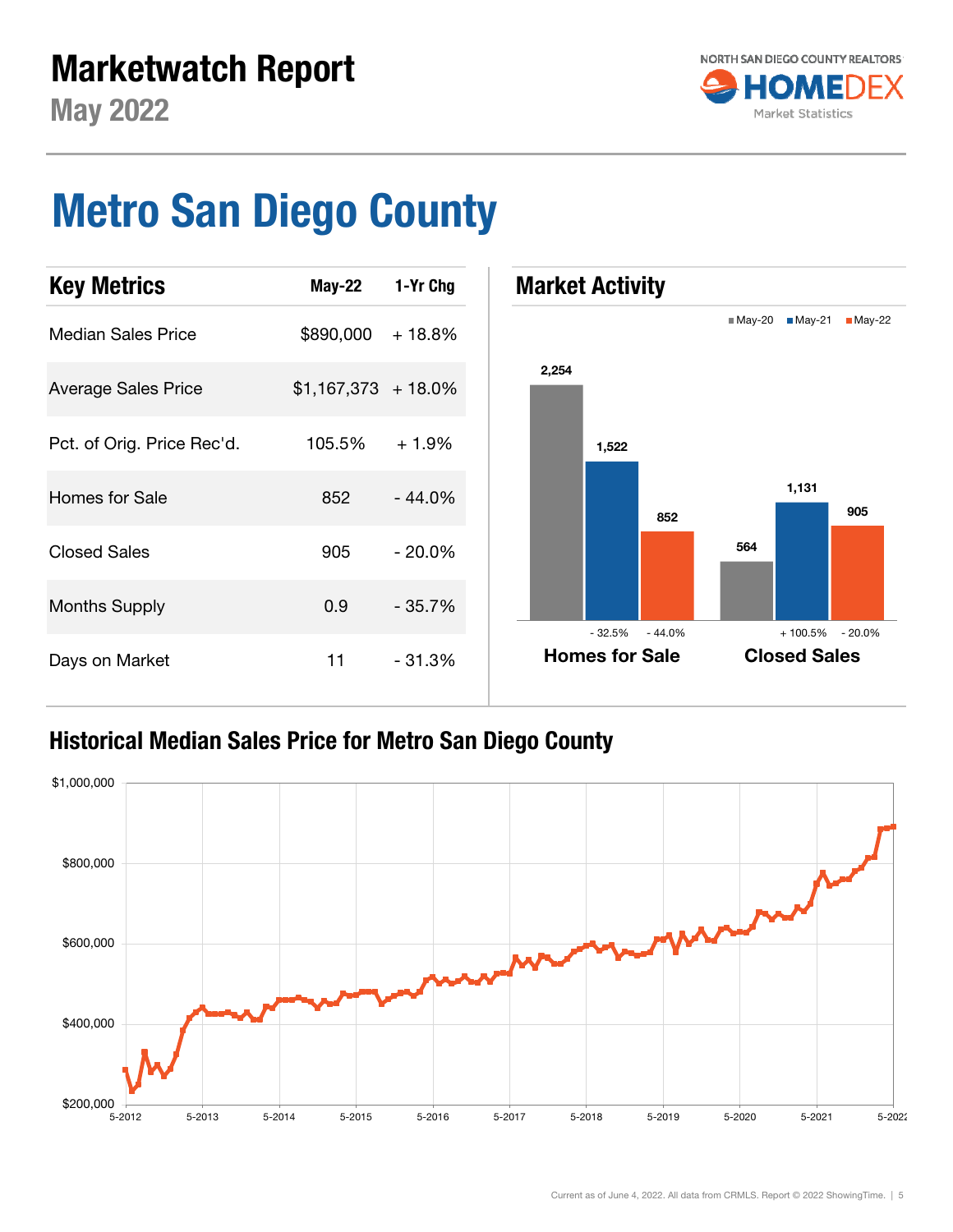### Marketwatch Report



## Metro San Diego County ZIP Codes

|                                         | <b>Median Sales Price</b> |                      | Pct. of Orig. Price Rec'd. |             |          | <b>Days on Market</b> |           |          | <b>Closed Sales</b> |                |          |
|-----------------------------------------|---------------------------|----------------------|----------------------------|-------------|----------|-----------------------|-----------|----------|---------------------|----------------|----------|
|                                         | May-22                    | 1-Yr Chq             | May-22                     |             | 1-Yr Chq | May-22                |           | 1-Yr Chg | May-22              |                | 1-Yr Chg |
| 92037 - La Jolla                        | \$2,038,276               | $+27.4%$<br>ИN.      | 103.3%                     | 个           | $+4.0%$  | 19                    | J         | $-57.6%$ | 82                  | n <sub>1</sub> | $+12.3%$ |
| 92101 - San Diego Downtown              | \$810,000                 | $+40.3%$<br>ИN.      | 103.6%                     | 个           | $+4.2%$  | 10                    | ⋓         | $-58.5%$ | 100                 | ⋓              | $-7.4%$  |
| 92102 - San Diego Golden Hill           | \$850,000                 | $+50.4%$<br>小        | 104.3%                     | 小           | $+2.6%$  | 8                     | J         | $-42.6%$ | 16                  | J              | $-33.3%$ |
| 92103 - Mission Hills-Hillcrest-Midtown | \$815,000                 | ⋓<br>$-2.4%$         | 105.7%                     | 个           | $+3.6%$  | 12                    | ⋓         | $-37.0%$ | 44                  | Ψ              | $-38.9%$ |
| 92104 - North Park                      | \$895,000                 | 个<br>$+38.8%$        | 108.0%                     | 个           | $+3.4%$  | 10                    | J         | $-23.2%$ | 28                  | ⋓              | $-52.5%$ |
| 92105 - East San Diego                  | \$598,000                 | 个<br>$+42.4%$        | 102.7%                     | ₩           | $-0.5%$  | 10                    | ⋓         | $-28.1%$ | 30                  | ₩              | $-25.0%$ |
| 92106 - Point Loma                      | \$1,529,000               | $+6.6%$<br>个         | 102.0%                     | 个           | $+1.1%$  | 12                    | ⋓         | $-54.3%$ | 15                  | ⋓              | $-34.8%$ |
| 92107 - Ocean Beach                     | \$1,060,000               | ⋓<br>$-14.9%$        | 103.9%                     | 个           | $+0.6%$  | 12                    | ⋓         | $-3.3%$  | 15                  | ⋓              | $-37.5%$ |
| 92108 - Mission Valley                  | \$675,000                 | 个<br>$+28.6%$        | 104.7%                     | 个           | $+1.1%$  | 9                     | ⋓         | $-12.5%$ | 41                  | ⋓              | $-22.6%$ |
| 92109 - Pacific Beach                   | \$1,290,000               | 个<br>$+39.2%$        | 106.4%                     | 个           | $+4.2%$  | 16                    | ИÑ        | $+14.5%$ | 42                  | ₩              | $-16.0%$ |
| 92110 - Old Town                        | \$682,500                 | 个<br>$+4.6%$         | 106.3%                     | $n_{\rm P}$ | $+1.8%$  | 8                     | ⋓         | $-53.4%$ | 28                  | ⋓              | $-22.2%$ |
| 92111 - Linda Vista                     | \$777,500                 | 个<br>$+5.0%$         | 108.4%                     | $n_{\rm P}$ | $+2.3%$  | 9                     | ⋓         | $-25.5%$ | 36                  | ⋓              | $-20.0%$ |
| 92113 - Logan Heights                   | \$682,500                 | $+32.5%$<br>个        | 103.7%                     | $\sqrt{1}$  | $+1.4%$  | 14                    | ⋓         | $-17.1%$ | 10                  |                | $+25.0%$ |
| 92114 - Encanto                         | \$710,000                 | $+24.6%$<br>不        | 105.1%                     | 业           | $-0.3%$  | 18                    | ИN.       | $+56.8%$ | 37                  | 小              | $+15.6%$ |
| 92115 - San Diego                       | \$898,615                 | $+35.1%$<br>个        | 107.7%                     | 小           | $+3.0%$  | 10                    | ИN        | $+6.6%$  | 53                  |                | $+1.9%$  |
| 92116 - Normal Heights                  | \$680,500                 | ⋓<br>$-6.8%$         | 108.5%                     | 个           | $+3.5%$  | 9                     | <b>AN</b> | $+1.3%$  | 26                  | ⋓              | $-38.1%$ |
| 92117 - Clairemont Mesa                 | \$1,042,000               | $+18.7%$<br>个        | 107.6%                     | $\sqrt{2}$  | $+0.9%$  | 10                    | ИN.       | $+18.3%$ | 49                  | ⋓              | $-21.0%$ |
| 92118 - Coronado                        | \$2,705,000               | 个<br>$+42.9%$        | 95.5%                      | Ŵ           | $-1.7%$  | 31                    | AN.       | $+1.7%$  | 21                  | ₩              | $-50.0%$ |
| 92119 - San Carlos                      | \$875,000                 | $\spadesuit$ + 14.4% | 105.6%                     | 个           | $+0.4%$  | 10                    | ИN        | +78.8%   | 29                  | →              | 0.0%     |
| 92120 - Del Cerro                       | \$1,037,500               | $+32.2%$<br>不        | 108.3%                     | 个           | $+2.9%$  | $\overline{7}$        | ⋓         | $-6.5%$  | 34                  | ψ              | $-20.9%$ |
| 92121 - Sorrento Valley                 | \$957,500                 | $+46.2%$<br>个        | 102.5%                     | ₩           | $-5.8%$  | 8                     | ИN.       | $+26.3%$ | 2                   |                | $-33.3%$ |
| 92122 - University City                 | \$1,389,500               | $+101.4%$<br>不       | 107.9%                     | 个           | $+2.8%$  | 8                     | ⋓         | $-26.1%$ | 21                  | ⋓              | $-46.2%$ |
| 92123 - Mission Valley                  | \$795,000                 | $+7.2%$<br>不         | 108.5%                     | $\sqrt{1}$  | $+2.2%$  | 9                     | ИN.       | $+52.9%$ | 29                  | ⋓              | $-17.1%$ |
| 92124 - Tierrasanta                     | \$968,000                 | $+20.2%$<br>不        | 104.3%                     | ₩           | $-3.4%$  | 8                     | ИÑ        | $+36.4%$ | 19                  | ₩              | $-9.5%$  |
| 92126 - Mira Mesa                       | \$948,000                 | $+25.6%$<br>个        | 107.6%                     | 个           | $+2.1%$  | 8                     | ⋓         | $-28.6%$ | 38                  | ⋓              | $-30.9%$ |
| 92131 - Scripps Miramar                 | \$1,225,000               | 个<br>$+4.5%$         | 106.4%                     | ₩           | $-4.0%$  | 9                     |           | $+44.4%$ | 39                  | $n_{\rm N}$    | $+8.3%$  |
| 92139 - Paradise Hills                  | \$660,000                 | 不<br>$+16.4%$        | 104.5%                     | ⋓           | $-0.0%$  | 9                     | ИÑ        | $+5.8%$  | 21                  | J              | $-16.0%$ |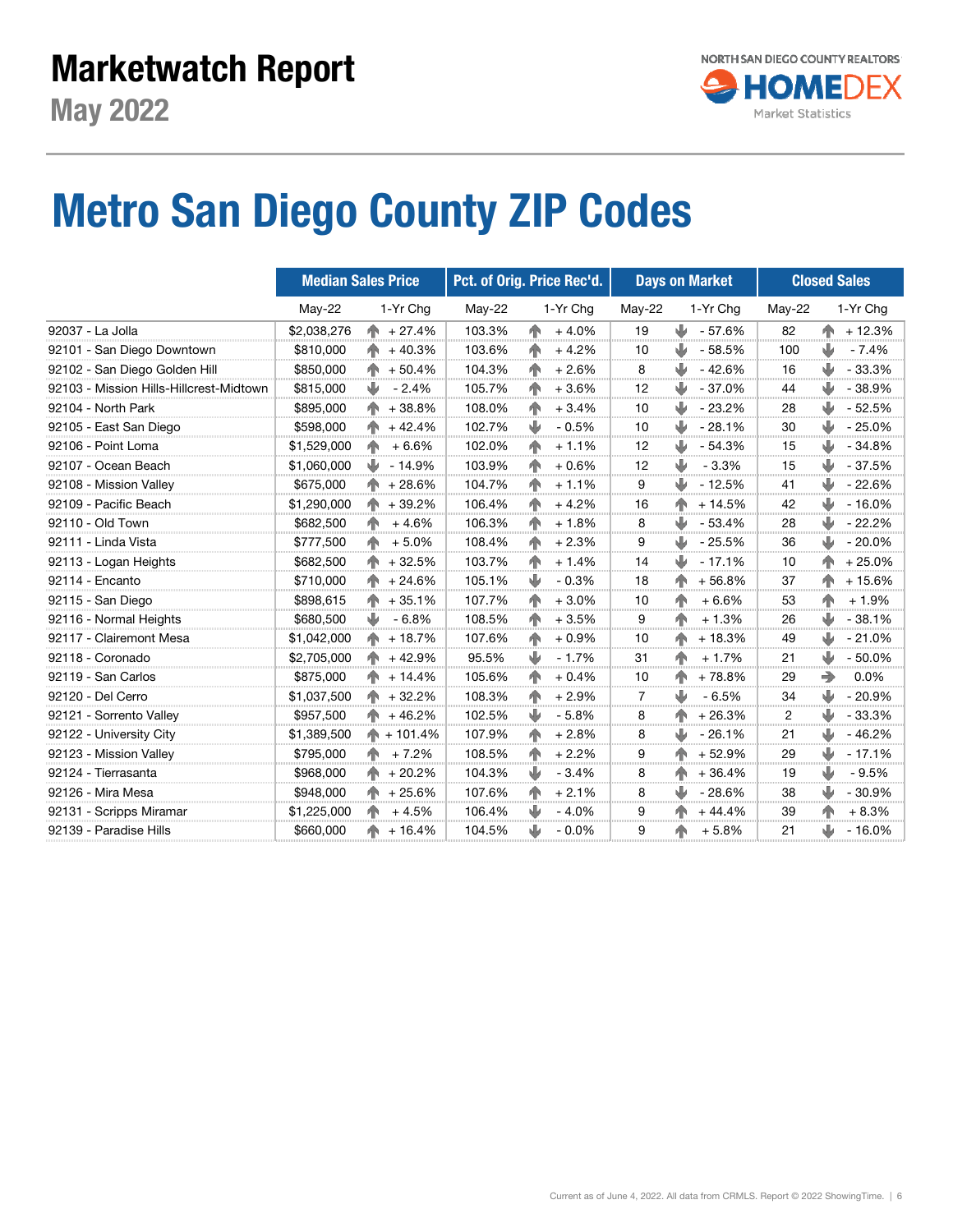

May 2022

## North San Diego County



#### Historical Median Sales Price for North San Diego County

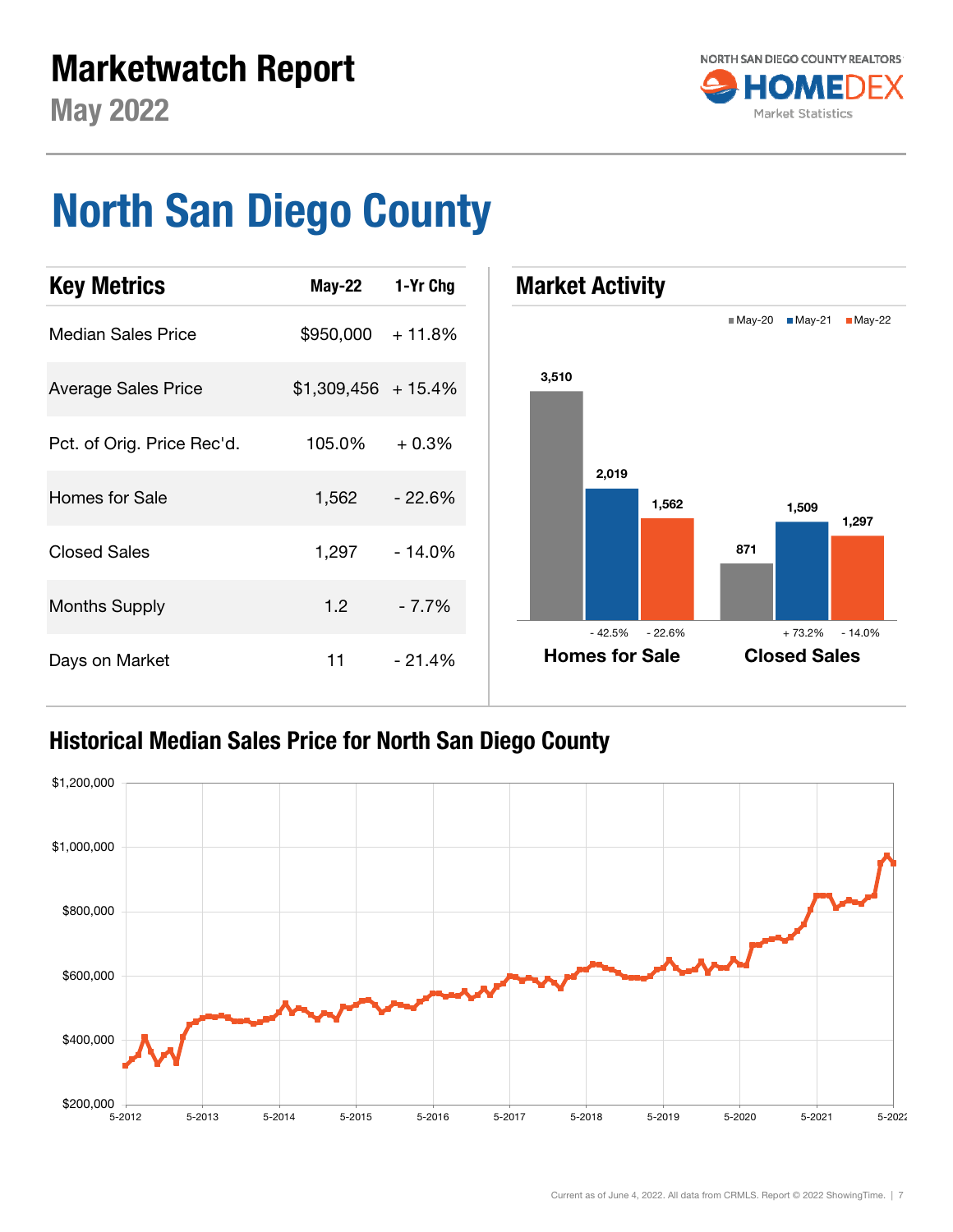### Marketwatch Report



## North San Diego County ZIP Codes

|                            |             | <b>Median Sales Price</b> |        | Pct. of Orig. Price Rec'd. |                | <b>Days on Market</b>      | <b>Closed Sales</b> |                            |  |
|----------------------------|-------------|---------------------------|--------|----------------------------|----------------|----------------------------|---------------------|----------------------------|--|
|                            | May-22      | 1-Yr Chg                  | May-22 | 1-Yr Chg                   | May-22         | 1-Yr Chg                   | May-22              | 1-Yr Chg                   |  |
| 92003 - Bonsall            | \$550,000   | JJ.<br>$-47.1%$           | 106.7% | $+6.2%$<br>小               | 6              | $n_{\rm P}$<br>$+6.9%$     | 9                   | ⋓<br>$-18.2%$              |  |
| 92007 - Cardiff            | \$2,120,000 | ⋓<br>$-5.8%$              | 101.6% | 小<br>$+0.2%$               | 13             | ⋓<br>$-35.6%$              | 9                   | J<br>$-30.8%$              |  |
| 92008 - Carlsbad           | \$1,867,500 | $+87.2%$<br>个             | 104.9% | 个<br>$+1.8%$               | 18             | $n_{\rm P}$<br>$+34.6%$    | 20                  | ⋓<br>$-37.5%$              |  |
| 92009 - Carlsbad           | \$1,260,000 | ⋓<br>$-5.4%$              | 107.7% | $+1.0%$<br>小               | 8              | ₩<br>$-7.8%$               | 52                  | ⋓<br>$-33.3%$              |  |
| 92010 - Carlsbad           | \$1,031,000 | 个<br>$+38.4%$             | 106.4% | $n_{\rm P}$<br>$+2.2%$     | 6              | J<br>$-43.7%$              | 25                  | n <sub>N</sub><br>$+31.6%$ |  |
| 92011 - Carlsbad           | \$1,388,553 | 个<br>+38.9%               | 105.6% | ⋓<br>$-2.2%$               | 12             | J<br>$-28.3%$              | 25                  | J<br>$-19.4%$              |  |
| 92014 - Del Mar            | \$2,925,000 | 个<br>$+27.2%$             | 100.3% | $n_{\rm N}$<br>$+2.1%$     | 15             | J<br>$-47.5%$              | 20                  | J<br>$-39.4%$              |  |
| 92024 - Encinitas          | \$2,298,000 | Æ.<br>$+48.3%$            | 107.6% | 个<br>$+5.3%$               | 12             | ⋓<br>$-19.2%$              | 47                  | J<br>$-32.9%$              |  |
| 92025 - Escondido          | \$780,000   | $+6.1%$<br>不              | 105.2% | ⋓<br>$-1.7%$               | 11             | n <sub>N</sub><br>$+46.2%$ | 35                  | J<br>$-20.5%$              |  |
| 92026 - Escondido          | \$826,500   | 不<br>$+18.1%$             | 105.3% | $\mathbf{r}$<br>$+0.8%$    | 8              | J<br>$-56.9%$              | 48                  | J<br>$-26.2%$              |  |
| 92027 - Escondido          | \$760,000   | 个<br>$+7.0%$              | 104.6% | ⋓<br>$-0.0%$               | 8              | J<br>$-14.3%$              | 43                  | ⋓<br>$-24.6%$              |  |
| 92028 - Fallbrook          | \$827,500   | $+12.0%$<br>个             | 104.2% | $\mathbf{r}$<br>$+1.7%$    | 14             | ىلل<br>$-46.2%$            | 78                  | ⋓<br>$-2.5%$               |  |
| 92029 - Escondido          | \$1,220,000 | $+17.6%$<br>个             | 106.9% | 个<br>$+2.1%$               | 11             | $+18.1%$                   | 32                  | n <sub>N</sub><br>$+6.7%$  |  |
| 92054 - Oceanside          | \$1,000,250 | $+15.6%$<br>T.            | 103.0% | J<br>$-0.9%$               | 11             | $+32.8%$<br>小              | 46                  | 小<br>$+35.3%$              |  |
| 92056 - Oceanside          | \$825,000   | $+22.0%$<br>个             | 104.7% | ⋓<br>$-0.1%$               | 8              | $+12.3%$                   | 59                  | ⋓<br>$-11.9%$              |  |
| 92057 - Oceanside          | \$775,000   | $+26.0%$<br>ИN.           | 104.0% | ⋓<br>$-1.3%$               | 12             | J<br>$-6.2%$               | 79                  | ⋓<br>$-3.7%$               |  |
| 92058 - Oceanside          | \$775,000   | $+33.6%$<br>个             | 106.5% | 个<br>$+0.9%$               | 10             | ⋓<br>$-17.1%$              | 17                  | ⋓<br>$-22.7%$              |  |
| 92059 - Pala               | \$0         | ⋓<br>$-100.0%$            | 0.0%   | ⋓<br>$-100.0%$             | 0              | ⋓<br>$-100.0%$             | 0                   | J<br>$-100.0%$             |  |
| 92061 - Pauma Valley       | \$640,000   | ⋓<br>$-6.7%$              | 100.5% | V<br>$-4.0%$               | 13             | ⋓<br>$-30.5%$              | 5                   | $+25.0%$<br>小              |  |
| 92064 - Poway              | \$1,069,500 | $+5.9%$<br>个              | 105.1% | V<br>$-1.0%$               | 18             | ⋓<br>$-20.3%$              | 66                  | 小<br>$+4.8%$               |  |
| 92065 - Ramona             | \$785,000   | $+18.0%$<br>个             | 103.3% | $\mathbf{r}$<br>$+0.1%$    | 13             | ⋓<br>$-24.7%$              | 57                  | ψ<br>$-6.6%$               |  |
| 92067 - Rancho Santa Fe    | \$4,500,000 | $+23.0%$<br>个             | 99.7%  | 个<br>$+4.6%$               | 32             | w<br>$-53.2%$              | 19                  | J<br>$-55.8%$              |  |
| 92069 - San Marcos         | \$750,000   | $+8.2%$<br>个              | 104.5% | ψ<br>$-0.5%$               | 13             | $+40.1%$<br>个              | 44                  | 小<br>$+2.3%$               |  |
| 92075 - Solana Beach       | \$2,425,000 | 个<br>$+70.2%$             | 104.4% | 个<br>$+6.3%$               | 17             | $+32.2%$<br>小              | 17                  | $-22.7%$                   |  |
| 92078 - San Marcos         | \$920,000   | 个<br>$+16.6%$             | 106.4% | ψ<br>$-1.5%$               | 9              | Ψ<br>$-8.7%$               | 66                  | $-14.3%$                   |  |
| 92081 - Vista              | \$950,000   | 个<br>$+38.8%$             | 104.8% | J<br>$-1.8%$               | 7              | J<br>$-20.7%$              | 35                  | $+9.4%$                    |  |
| 92082 - Valley Center      | \$940,000   | 个<br>$+2.2%$              | 103.9% | $\sqrt{ }$<br>$+4.3%$      | 10             | ⋓<br>$-65.0%$              | 29                  | $+52.6%$                   |  |
| 92083 - Vista              | \$730,000   | 个<br>$+6.6%$              | 103.6% | ⋓<br>$-2.0%$               | 10             | w<br>$-22.0%$              | 39                  | $+69.6%$                   |  |
| 92084 - Vista              | \$820,000   | ИN.<br>$+10.8%$           | 105.0% | 个<br>$+0.1%$               | 10             | 个<br>$+7.7%$               | 48                  | $+33.3%$                   |  |
| 92091 - Rancho Santa Fe    | \$1,337,500 | w.<br>-39.0%              | 109.7% | 个<br>$+6.9%$               | 4              | ⋓<br>$-61.4%$              | $\overline{c}$      | $-75.0%$                   |  |
| 92127 - Rancho Bernardo    | \$1,860,000 | $+50.0%$<br>个             | 104.4% | ₩<br>$-2.4%$               | 9              | $+26.9%$                   | 55                  | $-46.6%$                   |  |
| 92128 - Rancho Bernardo    | \$926,000   | $+26.0%$<br>ИN.           | 105.9% | 个<br>$+1.0%$               | 8              | $+3.2%$                    | 75                  | $-27.9%$                   |  |
| 92129 - Rancho Penasquitos | \$1,420,000 | $+49.2%$<br>ИN.           | 106.7% | J<br>$-3.4%$               | $\overline{7}$ | $+3.4%$                    | 49                  | $+6.5%$                    |  |
| 92130 - Carmel Valley      | \$2,208,000 | $\spadesuit$ + 33.0%      | 106.1% | ⋓<br>$-0.5%$               | 9              | $-22.8%$<br>⋓              | 47                  | ⋓<br>$-14.5%$              |  |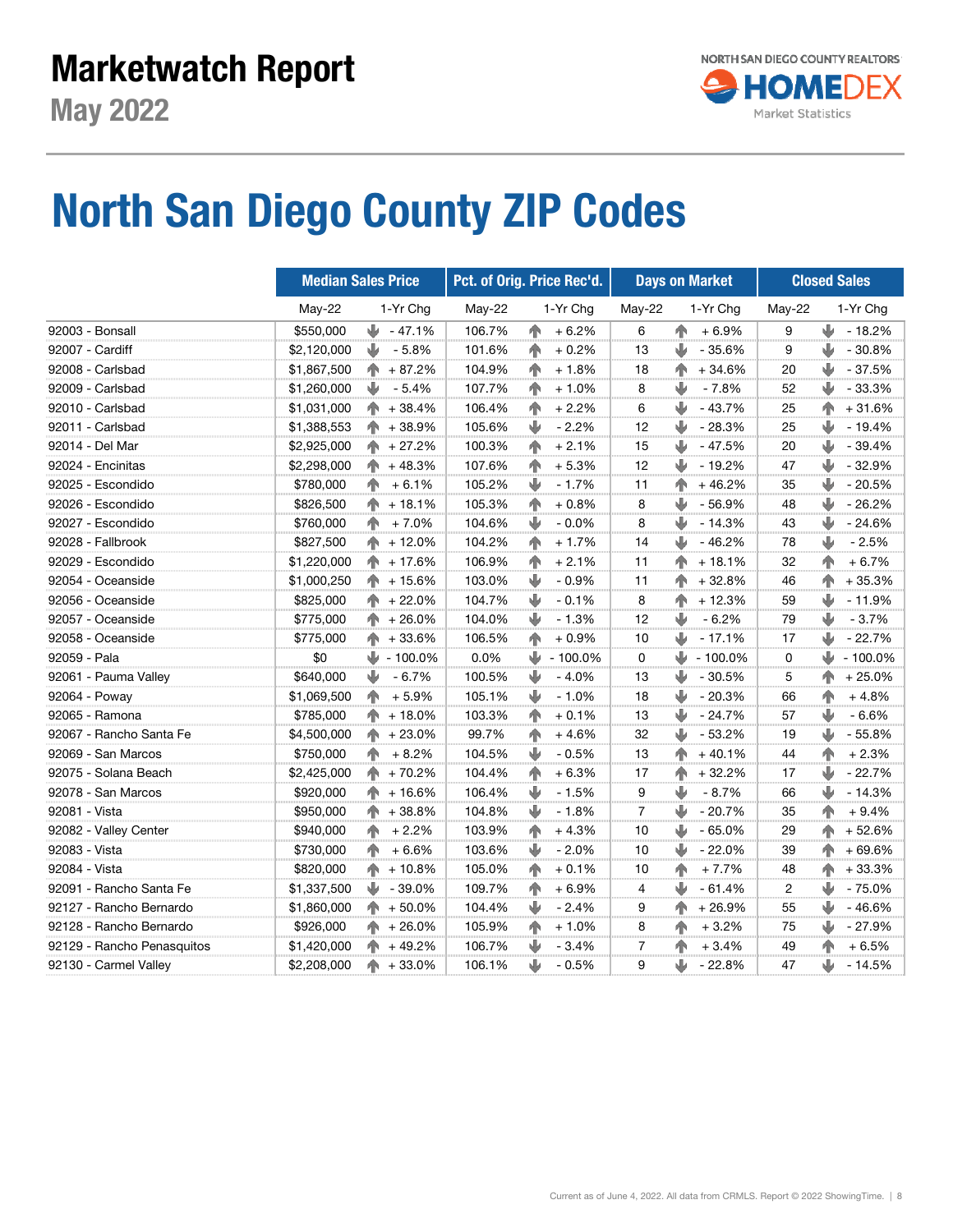

## South San Diego County



#### Historical Median Sales Price for South San Diego County